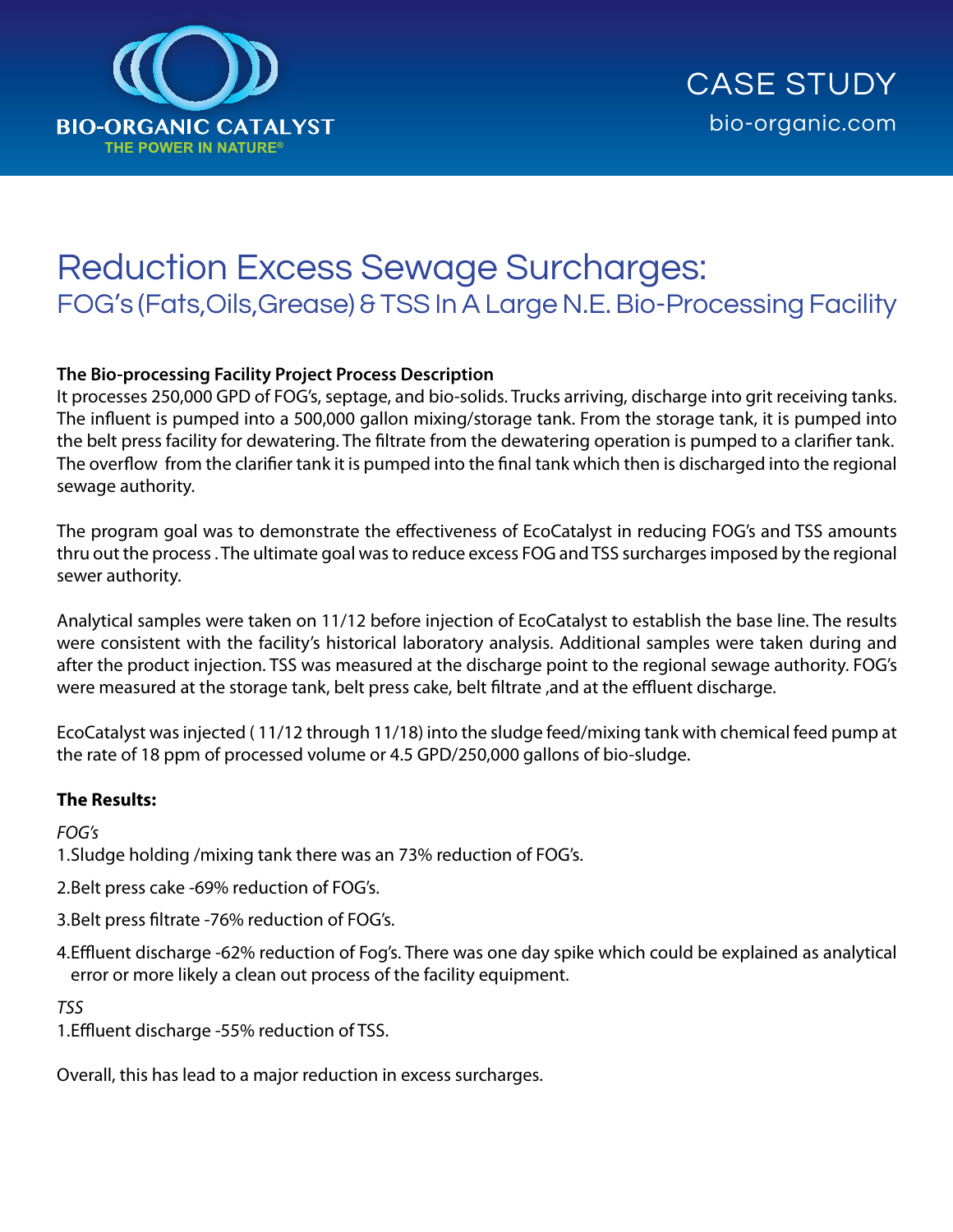#### 140,000 121,000 120,000 112,000 98,300 100,000 80,000 60,000 40,000 26,800 Mystrophysics Anti-20,000 **BOC Injection Period**  $\bullet$ 11/24/0A 11/19/04 **11/2/02** 11/5/04 11/16/0A 11/2/04 11/2/04

## **Reduction Of FOG's-Holding/Mixing Tank - 73% Reduction Feed Sludge Holding/Mixing Tank - FOG (Mg/Kg Dry)**

**Reduction Of FOG's-Belt Press Cake - 69% Reduction**

**Belt Press Sludge Cake - FOG (mg/Kg Dry)**